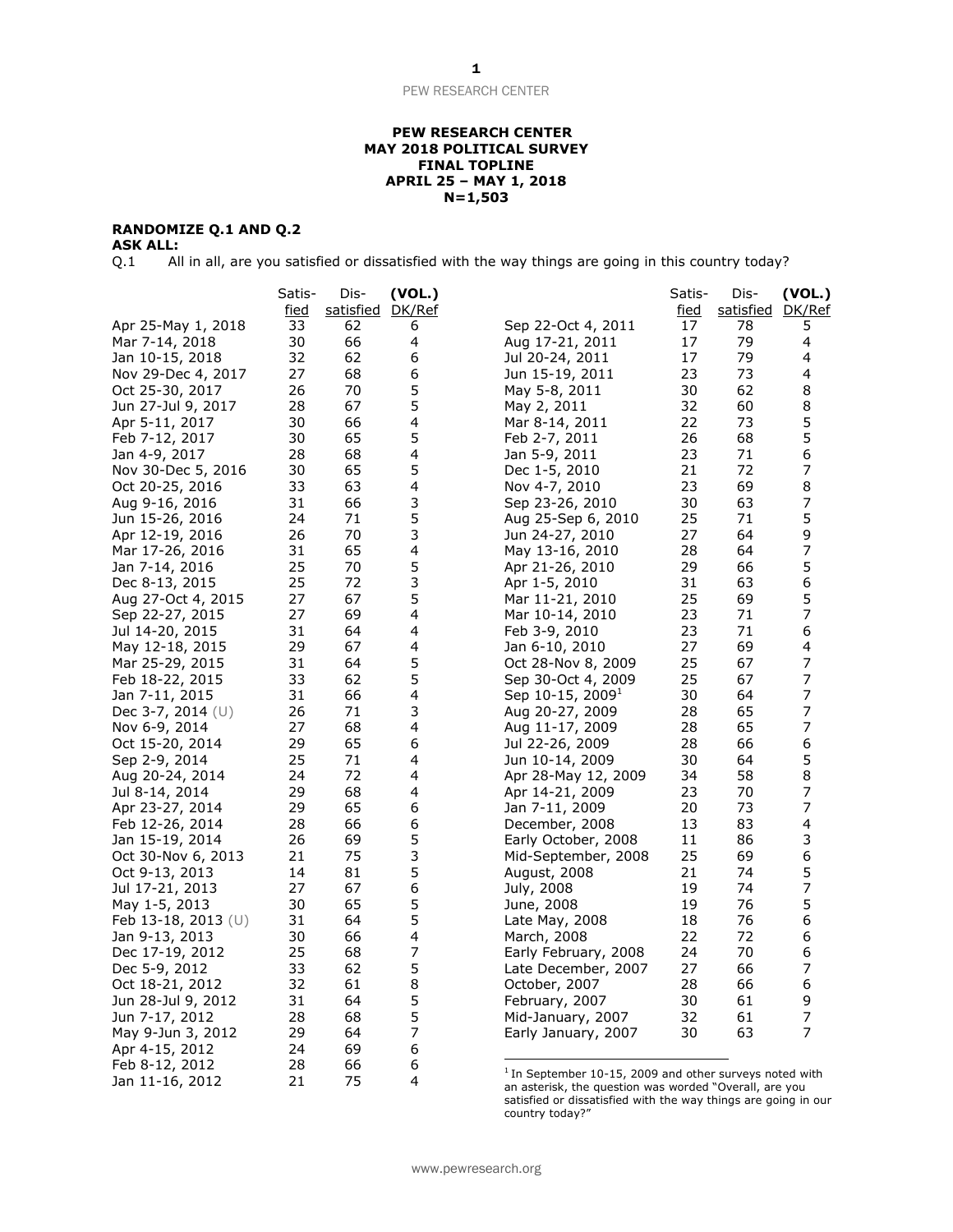# **Q.1 CONTINUED…**

|                       | Satis-      | Dis-      | (VOL.)         |                        | Satis- | Dis-      | (VOL.)         |
|-----------------------|-------------|-----------|----------------|------------------------|--------|-----------|----------------|
|                       | <u>fied</u> | satisfied | DK/Ref         |                        | fied   | satisfied | DK/Ref         |
| December, 2006        | 28          | 65        | 7              | January, 2001          | 55     | 41        | 4              |
| Mid-November, 2006    | 28          | 64        | 8              | October, 2000 (RVs)    | 54     | 39        | 7              |
| Early October, 2006   | 30          | 63        | 7              | September, 2000        | 51     | 41        | 8              |
| July, 2006            | 30          | 65        | 5              | June, 2000             | 47     | 45        | 8              |
| May, 2006*            | 29          | 65        | 6              | April, 2000            | 48     | 43        | 9              |
| March, 2006           | 32          | 63        | 5              | August, 1999           | 56     | 39        | 5              |
| January, 2006         | 34          | 61        | 5              | January, 1999          | 53     | 41        | 6              |
| Late November, 2005   | 34          | 59        | 7              | November, 1998         | 46     | 44        | 10             |
| Early October, 2005   | 29          | 65        | 6              | Early September, 1998  | 54     | 42        | 4              |
| July, 2005            | 35          | 58        | 7              | Late August, 1998      | 55     | 41        | 4              |
| Late May, 2005*       | 39          | 57        | 4              | Early August, 1998     | 50     | 44        | 6              |
| February, 2005        | 38          | 56        | 6              | February, 1998         | 59     | 37        | 4              |
| January, 2005         | 40          | 54        | 6              | January, 1998          | 46     | 50        | 4              |
| December, 2004        | 39          | 54        | 7              | September, 1997        | 45     | 49        | 6              |
| Mid-October, 2004     | 36          | 58        | 6              | August, 1997           | 49     | 46        | 5              |
| July, 2004            | 38          | 55        | 7              | January, 1997          | 38     | 58        | 4              |
| May, 2004             | 33          | 61        | 6              | July, 1996             | 29     | 67        | 4              |
| Late February, 2004*  | 39          | 55        | 6              | March, 1996            | 28     | 70        | 2              |
| Early January, 2004   | 45          | 48        | $\overline{7}$ | October, 1995          | 23     | 73        | 4              |
| December, 2003        | 44          | 47        | 9              | June, 1995             | 25     | 73        | 2<br>3         |
| October, 2003         | 38          | 56        | 6              | April, 1995            | 23     | 74        |                |
| August, 2003          | 40          | 53        | 7              | July, 1994             | 24     | 73        | 3<br>5         |
| April, 2003           | 50          | 41        | 9              | March, 1994            | 24     | 71        |                |
| January, 2003         | 44          | 50        | 6              | October, 1993          | 22     | 73        | 5              |
| November, 2002        | 41          | 48        | 11             | September, 1993        | 20     | 75        | 5              |
| September, 2002       | 41          | 55        | 4              | May, 1993              | 22     | 71        | $\overline{7}$ |
| Late August, 2002     | 47          | 44        | 9              | January, 1993          | 39     | 50        | 11             |
| May, 2002             | 44          | 44        | 12             | January, 1992          | 28     | 68        | 4              |
| March, 2002           | 50          | 40        | 10             | November, 1991         | 34     | 61        | 5              |
| Late September, 2001  | 57          | 34        | 9              | Gallup: Late Feb, 1991 | 66     | 31        | 3              |
| Early September, 2001 | 41          | 53        | 6              | August, 1990           | 47     | 48        | 5              |
| June, 2001            | 43          | 52        | 5              | May, 1990              | 41     | 54        | 5              |
| March, 2001           | 47          | 45        | 8              | January, 1989          | 45     | 50        | 5              |
| February, 2001        | 46          | 43        | 11             | September, 1988 (RVs)  | 50     | 45        | 5              |

### **RANDOMIZE Q.1 AND Q.2**

**ASK ALL:**<br>Q.2 Do Do you approve or disapprove of the way Donald Trump is handling his job as President? **[IF DK ENTER AS DK. IF DEPENDS PROBE ONCE WITH:** Overall do you approve or disapprove of the way Donald Trump is handling his job as President? **IF STILL DEPENDS ENTER AS DK]**

|                    |         |            | (VOL.) |
|--------------------|---------|------------|--------|
|                    | Approve | Disapprove | DK/Ref |
| Apr 25-May 1, 2018 | 39      | 54         | 6      |
| Mar 7-14, 2018     | 39      | 54         |        |
| Jan 10-15, 2018    | 37      | 56         |        |
| Nov 29-Dec 4, 2017 | 32      | 63         |        |
| Oct 25-30, 2017    | 34      | 59         |        |
| Jun 8-18, 2017     | 39      | 55         |        |
| Apr 5-11, 2017     | 39      | 54         | 6      |
| Feb 7-12, 2017     | 39      | 56         |        |

**See past presidents' approval trends:** [Barack Obama,](http://assets.pewresearch.org/wp-content/uploads/sites/5/2017/01/19114252/01-19-17-2017-Political-outlook-topline-for-release.pdf) [George W. Bush,](http://www.people-press.org/files/legacy-questionnaires/483.pdf) [Bill Clinton](http://www.people-press.org/files/legacy-questionnaires/18.pdf)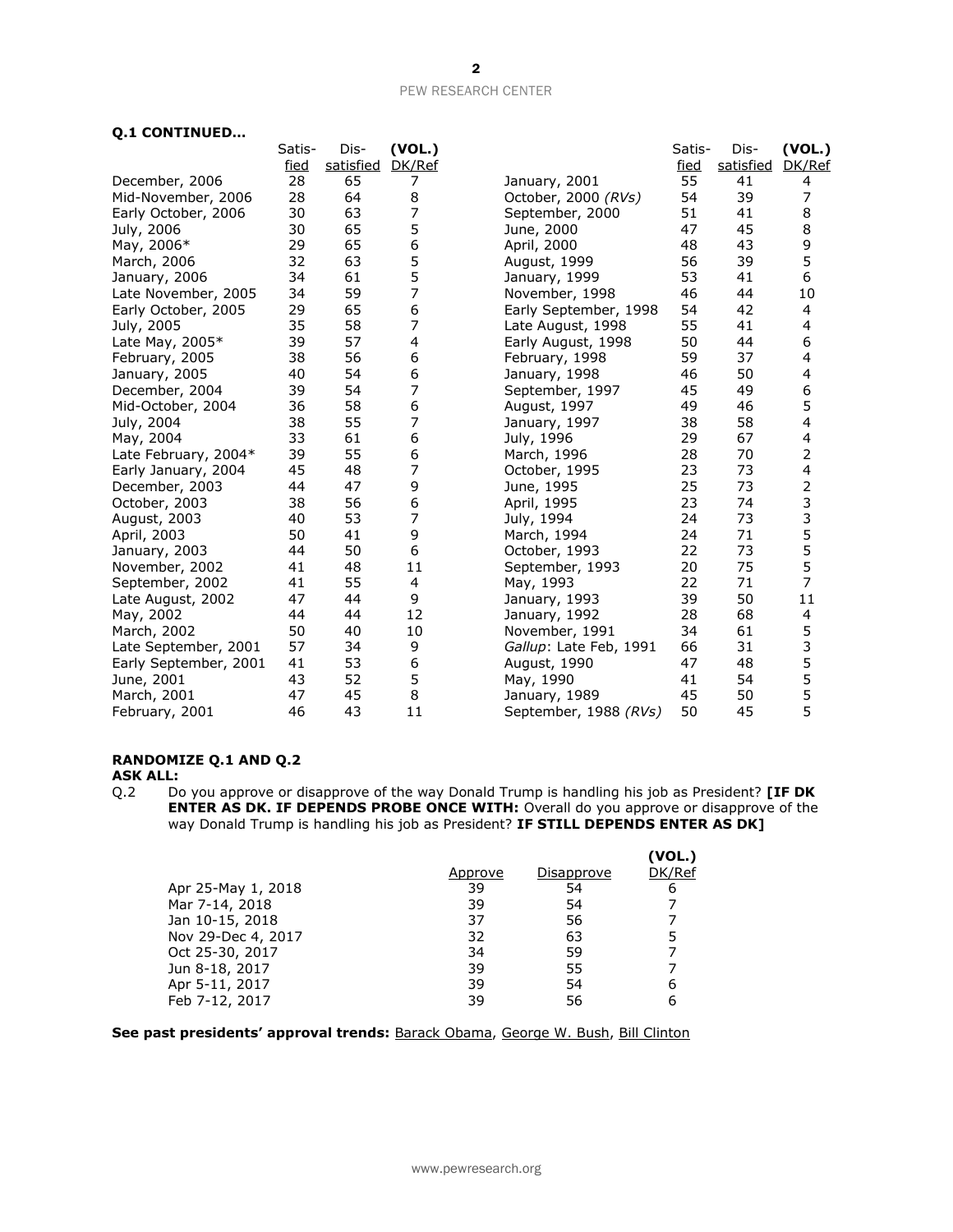### **RANDOMIZE Q.1 AND Q.2/Q.2a BLOCK ASK IF APPROVE OR DISAPPROVE (Q.2=1,2):**

Q.2a Do you **[**approve/disapprove**]** very strongly, or not so strongly?

|                    | -Approve- |          |          | --Disapprove- |       |          |          |               |        |
|--------------------|-----------|----------|----------|---------------|-------|----------|----------|---------------|--------|
|                    |           | Verv     | Not so   | 'VOL.)        |       | Very     | Not so   | (VOL.)        | (VOL.) |
|                    | Total     | stronalv | strongly | <b>DK/Ref</b> | Total | strongly | strongly | <b>DK/Ref</b> | DK/Ref |
| Apr 25-May 1, 2018 | 39        | 27       | 11       |               | 54    | 42       | 12       |               | 6      |
| Jan 10-15, 2018    | 37        | 27       | q        |               | 56    | 47       | 8        |               |        |
| Oct 25-30, 2017    | 34        | 25       | 8        |               | 59    | 51       | 8        | $\ast$        |        |
| Jun 8-18, 2017     | 39        | 29       | q        |               | 55    | 47       |          |               |        |
| Apr 5-11, 2017     | 39        | 30       | 8        |               | 54    | 44       | 10       |               | 6      |
| Feb 7-12, 2017     | 39        | 29       | 8        |               | 56    | 46       | 9        |               | 6      |

### **NO QUESTIONS 3-7**

### **ASK ALL:**

The Congressional elections will be coming up later this year.<br>CAMPNII How closely have you followed news about ca

How closely have you followed news about candidates and election campaigns in your state and district? Have you followed it very closely, fairly closely, not too closely, or not at all closely?

|                               | Very<br><u>closely</u> | Fairly<br><u>closely</u> | Not too<br><u>closely</u> | Not at all<br><u>closely</u> | (VOL.)<br>DK/Ref |
|-------------------------------|------------------------|--------------------------|---------------------------|------------------------------|------------------|
| 2018 Election                 |                        |                          |                           |                              |                  |
| Apr 25-May 1, 2018            | 19                     | 32                       | 26                        | 23                           | $\ast$           |
| 2014 Election                 |                        |                          |                           |                              |                  |
| Oct 15-20, 2014               | 22                     | 34                       | 21                        | 22                           | 1                |
| Jul 8-14, 2014                | 14                     | 30                       | 31                        | 24                           | $\mathbf{1}$     |
| <b>2010 Election</b>          |                        |                          |                           |                              |                  |
| Oct 27-30, 2010               | 27                     | 35                       | 17                        | 20                           | 1                |
| Oct 13-18, 2010               | 24                     | 34                       | 22                        | 19                           | $\mathbf{1}$     |
| Jun 16-20, 2010               | 15                     | 33                       | 31                        | 20                           | $\ast$           |
| 2006 Election                 |                        |                          |                           |                              |                  |
| Early November, 2006          | 27                     | 37                       | 18                        | 17                           | 1                |
| Late October, 2006 (RVs)      | 27                     | 45                       | 17                        | 11                           | $\ast$           |
| Early October, 2006           | 21                     | 38                       | 25                        | 15                           | $\mathbf{1}$     |
| Early September, 2006         | 16                     | 32                       | 28                        | 23                           | $\mathbf{1}$     |
| August, 2006                  | 20                     | 29                       | 28                        | 22                           | $\mathbf{1}$     |
| June, 2006                    | 18                     | 30                       | 29                        | 21                           | $\overline{2}$   |
| May, 2006                     | 18                     | 28                       | 30                        | 23                           | $\mathbf{1}$     |
| <b>2002 Election</b>          |                        |                          |                           |                              |                  |
| Early November, 2002 (RVs) 27 |                        | 46                       | 18                        | 9                            | $\ast$           |
| Late October, 2002 (RVs)      | 28                     | 34                       | 24                        | 13                           | 1                |
| Early October, 2002 (RVs)     | 21                     | 46                       | 22                        | 10                           | $\mathbf{1}$     |
| Early September, 2002         | 17                     | 29                       | 29                        | 24                           | $\mathbf{1}$     |
| 1998 Election                 |                        |                          |                           |                              |                  |
| Late October, 1998 (RVs)      | 26                     | 45                       | 20                        | 9                            | $\ast$           |
| Early October, 1998 (RVs)     | 21                     | 43                       | 24                        | 11                           | 1                |
| Early September, 1998         | 17                     | 32                       | 28                        | 23                           | $\ast$           |
| Early August, 1998            | 13                     | 30                       | 28                        | 23                           | 1                |
| June, 1998                    | 9                      | 27                       | 33                        | 30                           | $\mathbf{1}$     |
| April, 1998                   | 16                     | 33                       | 24                        | 27                           | $\ast$           |
| 1994 Election                 |                        |                          |                           |                              |                  |
| November, 1994                | 18                     | 42                       | 25                        | 15                           | $\ast$           |
| Late October, 1994            | 14                     | 38                       | 31                        | 16                           | 1                |
| Early October, 1994           | 23                     | 34                       | 23                        | 19                           | $\mathbf{1}$     |
| September, 1994               | 19                     | 34                       | 29                        | 18                           | $\ast$           |
| 1990 Election                 |                        |                          |                           |                              |                  |
| November, 1990                | 38                     | 34                       | 17                        | 11                           | $\ast$           |
| October, 1990                 | 18                     | 32                       | 28                        | 22                           | $\ast$           |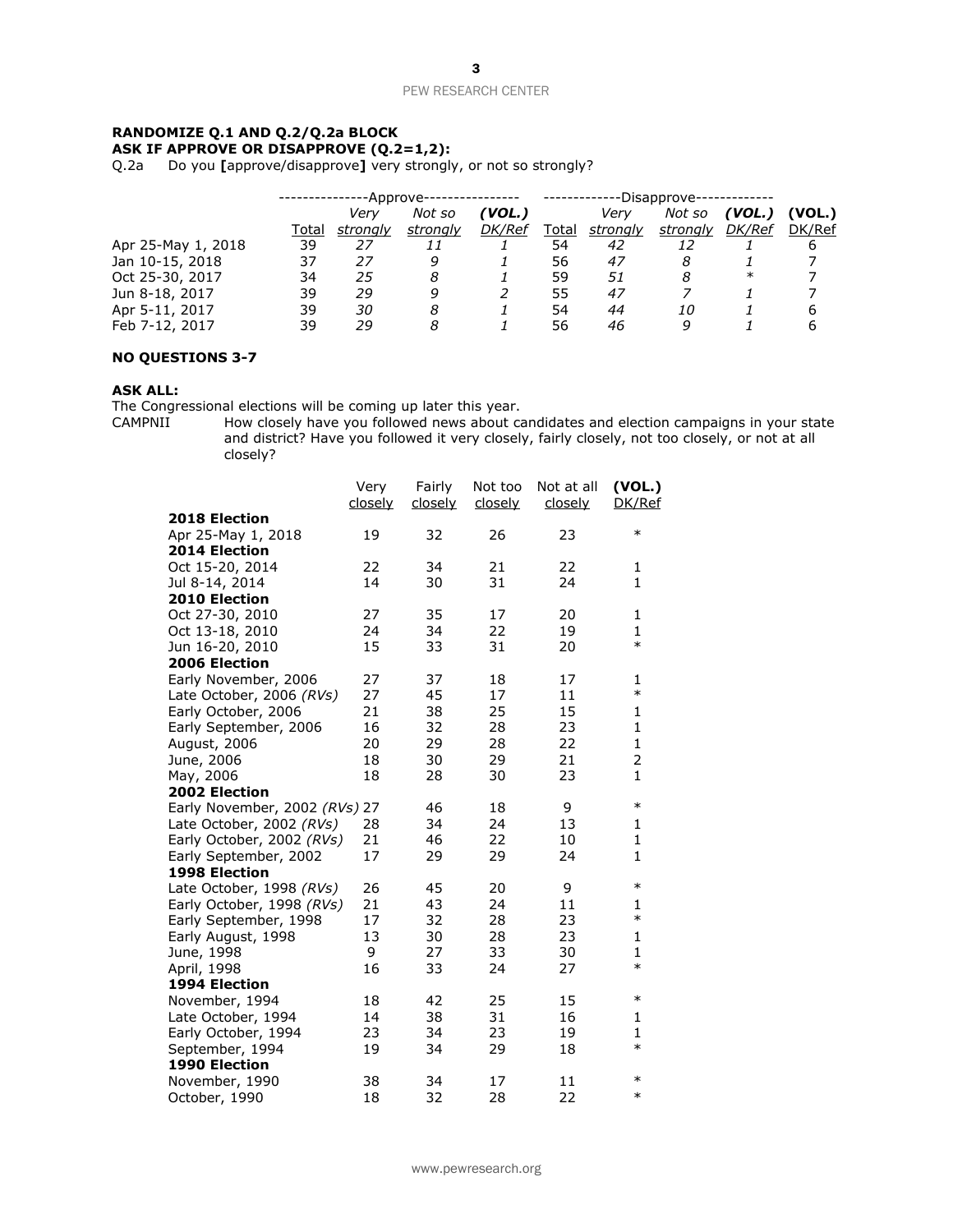### **ASK ALL:**

Q.8 If the elections for U.S. Congress were being held TODAY, would you vote for **[RANDOMIZE:** "the Republican Party's candidate" OR "the Democratic Party's candidate"**]** for Congress in your district?

#### **ASK IF 'OTHER' 'DON'T KNOW/REFUSED' (Q.8=3,9):**

Q.9 As of TODAY, do you LEAN more to the **[READ IN SAME ORDER AS Q.8; IF NECESSARY:** "for U.S. Congress in your district"**]**?

# **BASED ON REGISTERED VOTERS [N=1,221]:**

|                                      | Rep/<br><u>Lean Rep</u> | Dem/<br>Lean Dem | (VOL.)<br>Other/<br><u>DK/Ref</u> |
|--------------------------------------|-------------------------|------------------|-----------------------------------|
| 2018 Election                        |                         |                  |                                   |
| Apr 25-May 1, 2018                   | 43                      | 48               | 9                                 |
| Jan 10-15, 2018                      | 39                      | 53               | 8                                 |
| Jun 27-Jul 9, 2017                   | 40                      | 53               | 7                                 |
| <b>2014 Election</b>                 |                         |                  |                                   |
| Oct 15-20, 2014                      | 42                      | 48               | 10                                |
| Sep 2-9, 2014                        | 42                      | 47               | 11                                |
| Aug 20-24, 2014 (U)                  | 42                      | 47               | 11                                |
| Jul 8-14, 2014                       | 45                      | 47               | 9                                 |
| Apr 23-27, 2014 (U)                  | 47                      | 43               | 9                                 |
| Feb 12-26, 2014                      | 44                      | 46               | 10                                |
| Dec 3-8, 2013 (U)                    | 44                      | 48               | 8                                 |
| Oct 9-13, 2013                       | 43                      | 49               | 8                                 |
| 2012 Election                        |                         |                  |                                   |
| Jun 7-17, 2012                       | 43                      | 47               | 10                                |
| Aug 17-21, 2011                      | 44                      | 48               | 8                                 |
| 2010 Election                        |                         |                  |                                   |
| Oct 27-30, 2010                      | 43                      | 44               | 12                                |
| Oct 13-18, 2010                      | 46                      | 42               | 12                                |
| Aug 25-Sep 6, 2010                   | 44                      | 47               | 9                                 |
| Jul 21-Aug 5, 2010                   | 44                      | 45               | 11                                |
| Jun 16-20, 2010                      | 45                      | 45               | 10                                |
| Mar 11-21, 2010                      | 44                      | 44               | 12                                |
| Feb 3-9, 2010                        | 42                      | 45               | 13                                |
| Jan 6-10, 2010                       | 44                      | 46               | 10                                |
| Oct 28-Nov 8, 2009                   | 42                      | 47               | 11                                |
| Aug 20-27, 2009                      | 44                      | 45               | 10                                |
| 2008 Election                        |                         |                  |                                   |
| June, 2008                           | 37                      | 52               | 11                                |
| 2006 Election                        |                         |                  |                                   |
| November, 2006                       | 40                      | 48               | 12                                |
| Late October, 2006                   | 38                      | 49               | 13                                |
| Early October, 2006                  | 38                      | 51               | 11                                |
| September, 2006                      | 39                      | 50               | 11                                |
| August, 2006                         | 41                      | 50               | 9<br>10                           |
| June, 2006                           | 39                      | 51               |                                   |
| April, 2006                          | 41                      | 51               | 8                                 |
| February, 2006                       | 41                      | 50               | 9<br>8                            |
| Mid-September, 2005<br>2004 Election | 40                      | 52               |                                   |
| June, 2004                           | 41                      | 48               | 11                                |
| 2002 Election                        |                         |                  |                                   |
| Early November, 2002                 | 42                      | 46               | 12                                |
| Early October, 2002                  | 44                      | 46               | 10                                |
| Early September, 2002                | 44                      | 46               | 10                                |
| June, 2002                           | 44                      | 46               | 10                                |
| February, 2002                       | 46                      | 45               | 9                                 |
| Early November, 2001                 | 44                      | 44               | 12                                |
|                                      |                         |                  |                                   |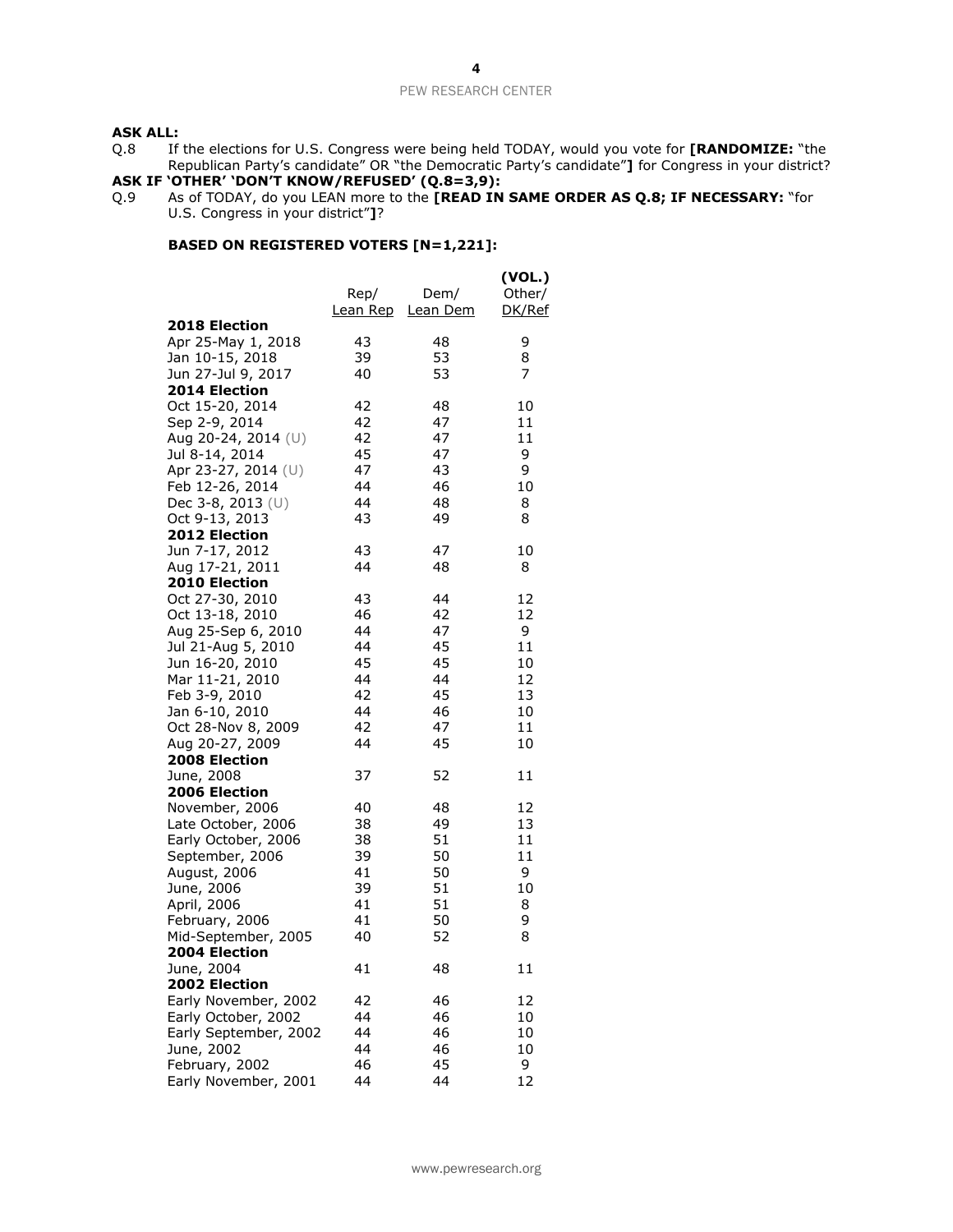# **Q.8/Q.9 CONTINUED…**

| ∍<br>CONTINUED        |                  |                  |                            |
|-----------------------|------------------|------------------|----------------------------|
|                       | Rep/<br>Lean Rep | Dem/<br>Lean Dem | (VOL.)<br>Other/<br>DK/Ref |
| <b>2000 Election</b>  |                  |                  |                            |
| Early November, 2000  | 42               | 48               | 10                         |
| Early October, 2000   | 43               | 47               | 10                         |
| July, 2000            | 43               | 47               | 10                         |
| February, 2000        | 44               | 47               | 9                          |
| October, 1999         | 43               | 49               | 8                          |
| June, 1999            | 40               | 50               | 10                         |
| <b>1998 Election</b>  |                  |                  |                            |
| Late October, 1998    | 40               | 47               | 13                         |
| Early October, 1998   | 43               | 44               | 13                         |
| Early September, 1998 | 45               | 46               | 9                          |
| Late August, 1998     | 44               | 45               | 11                         |
| Early August, 1998    | 42               | 49               | 9                          |
| June, 1998            | 44               | 46               | 10                         |
| March, 1998           | 40               | 52               | 8                          |
| February, 1998        | 41               | 50               | 9                          |
| January, 1998         | 41               | 51               | 8                          |
| August, 1997          | 45               | 48               | 7                          |
| 1996 Election         |                  |                  |                            |
| November, 1996        | 41               | 48               | 11                         |
| October, 1996         | 42               | 49               | 9                          |
| Late September, 1996  | 43               | 49               | 8                          |
| Early September, 1996 | 43               | 51               | 6                          |
| July, 1996            | 46               | 47               | 7                          |
| June, 1996            | 44               | 50               | 6                          |
| March, 1996           | 44               | 49               | 7                          |
| January, 1996         | 46               | 47               | 7                          |
| October, 1995         | 48               | 48               | 4                          |
| August, 1995          | 50               | 43               | $\overline{7}$             |
| 1994 Election         |                  |                  |                            |
| November, 1994        | 45               | 43               | 12                         |
| Late October, 1994    | 47               | 44               | 9                          |
| Early October, 1994   | 52               | 40               | 8                          |
| September, 1994       | 48               | 46               | 6                          |
| July, 1994            | 45               | 47               | 8                          |

### **NO QUESTIONS 10-19, 23-25**

# **QUESTIONS 20-22 HELD FOR FUTURE RELEASE**

# **RANDOMIZE Q.26 AND Q.27**

# **ASK ALL:**

Now I have a few questions about the political parties…

[First]

Q.26 The Republican Party. Do you think the Republican Party **[INSERT ITEM; RANDOMIZE]** or not?

|    |                     | Yes | <u>No</u> | (VOL.)<br>DK/Ref |
|----|---------------------|-----|-----------|------------------|
| a. | Is too extreme      |     |           |                  |
|    | Apr 25-May 1, 2018  | 48  | 45        |                  |
|    | Jun 8-18, 2017      | 54  | 43        | 4                |
|    | Apr 5-11, 2017      | 52  | 45        | 2                |
|    | Mar 17-26, 2016     | 54  | 42        | 4                |
|    | Sep 16-Oct 4, 2015  | 54  | 41        | 5                |
|    | Feb 18-22, 2015     | 50  | 46        | 4                |
|    | Feb 27-Mar 16, 2014 | 52  | 43        | 5                |
|    | Jul 17-21, 2013     | 48  | 46        | 6                |
|    |                     |     |           |                  |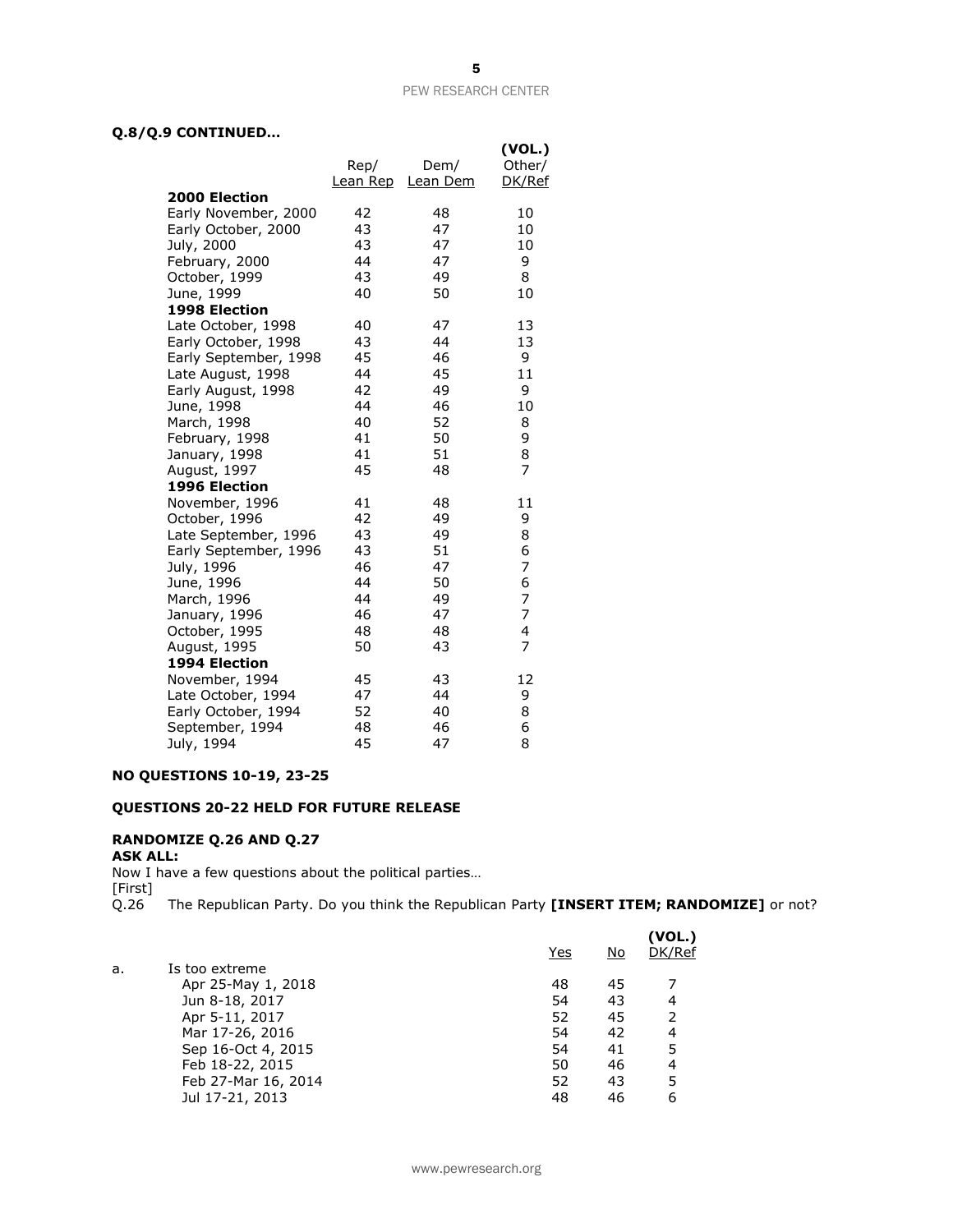# **Q.26 CONTINUED...**

|    | יייש בטוונונוסט טבופ                                                                                                   | <u>Yes</u> | <u>No</u> | (VOL.)<br>DK/Ref |
|----|------------------------------------------------------------------------------------------------------------------------|------------|-----------|------------------|
|    | Feb 13-18, 2013<br>Please tell me whether you think each of the                                                        | 52         | 42        | 5                |
|    | following descriptions applies or does not apply to<br>the Republican Party  too extreme<br>CNN/Gallup: February, 1999 | 56         | 42        | 3                |
| b. | Has good policy ideas                                                                                                  |            |           |                  |
|    | Apr 25-May 1, 2018<br>Apr 5-11, 2017                                                                                   | 50<br>49   | 42<br>47  | 8<br>4           |
|    | Mar 17-26, 2016                                                                                                        | 45         | 49        | 7                |
|    | Feb 18-22, 2015                                                                                                        | 48         | 46        | 6                |
| c  | Has high ethical standards                                                                                             |            |           |                  |
|    | Apr 25-May 1, 2018                                                                                                     | 41         | 51        | 8                |
|    | Jun 8-18, 2017                                                                                                         | 41         | 55        | 4                |
|    | Apr 5-11, 2017                                                                                                         | 45         | 52        | 3                |
|    | <b>TREND FOR COMPARISON</b>                                                                                            |            |           |                  |
|    | Do you think each of the following                                                                                     |            |           |                  |
|    | descriptions applies or does not apply to                                                                              |            |           |                  |
|    | the Republican Party  Has high ethical standards                                                                       |            |           |                  |
|    | CNN/ORC: October, 2006                                                                                                 | 46         | 52        | 2                |

# **RANDOMIZE Q.26 AND Q.27**

**ASK ALL:**

[Now thinking about…]

Q.27 The Democratic Party. Do you think the Democratic Party **[INSERT ITEM; RANDOMIZE]** or not?

|    |                                                     | Yes | No | (VOL.)<br>DK/Ref                           |
|----|-----------------------------------------------------|-----|----|--------------------------------------------|
| a. | Is too extreme                                      |     |    |                                            |
|    | Apr 25-May 1, 2018                                  | 42  | 52 | 7                                          |
|    | Jun 8-18, 2017                                      | 45  | 52 |                                            |
|    | Apr 5-11, 2017                                      | 40  | 57 | $\begin{array}{c} 3 \\ 3 \\ 4 \end{array}$ |
|    | Mar 17-26, 2016                                     | 37  | 59 |                                            |
|    | Sep 16-Oct 4, 2015                                  | 39  | 56 | 5                                          |
|    | Feb 18-22, 2015                                     | 36  | 59 | $\begin{array}{c} 4 \\ 5 \\ 5 \end{array}$ |
|    | Feb 27-Mar 16, 2014                                 | 39  | 56 |                                            |
|    | Jul 17-21, 2013                                     | 41  | 54 |                                            |
|    | Feb 13-18, 2013                                     | 39  | 56 | 6                                          |
|    | <b>TREND FOR COMPARISON</b>                         |     |    |                                            |
|    | Please tell me whether you think each of the        |     |    |                                            |
|    | following descriptions applies or does not apply to |     |    |                                            |
|    | the Democratic Party  too extreme                   |     |    |                                            |
|    | CNN/Gallup: February, 1999                          | 39  | 57 | 3                                          |
| b. | Has good policy ideas                               |     |    |                                            |
|    | Apr 25-May 1, 2018                                  | 50  | 42 | 7                                          |
|    | Apr 5-11, 2017                                      | 58  | 38 | 4                                          |
|    | Mar 17-26, 2016                                     | 53  | 41 | 6                                          |
|    | Feb 18-22, 2015                                     | 52  | 43 | 5                                          |
| c. | Has high ethical standards                          |     |    |                                            |
|    | Apr 25-May 1, 2018                                  | 42  | 50 | 8                                          |
|    | Jun 8-18, 2017                                      | 44  | 52 | 4                                          |
|    | Apr 5-11, 2017                                      | 49  | 48 | 3                                          |
|    |                                                     |     |    |                                            |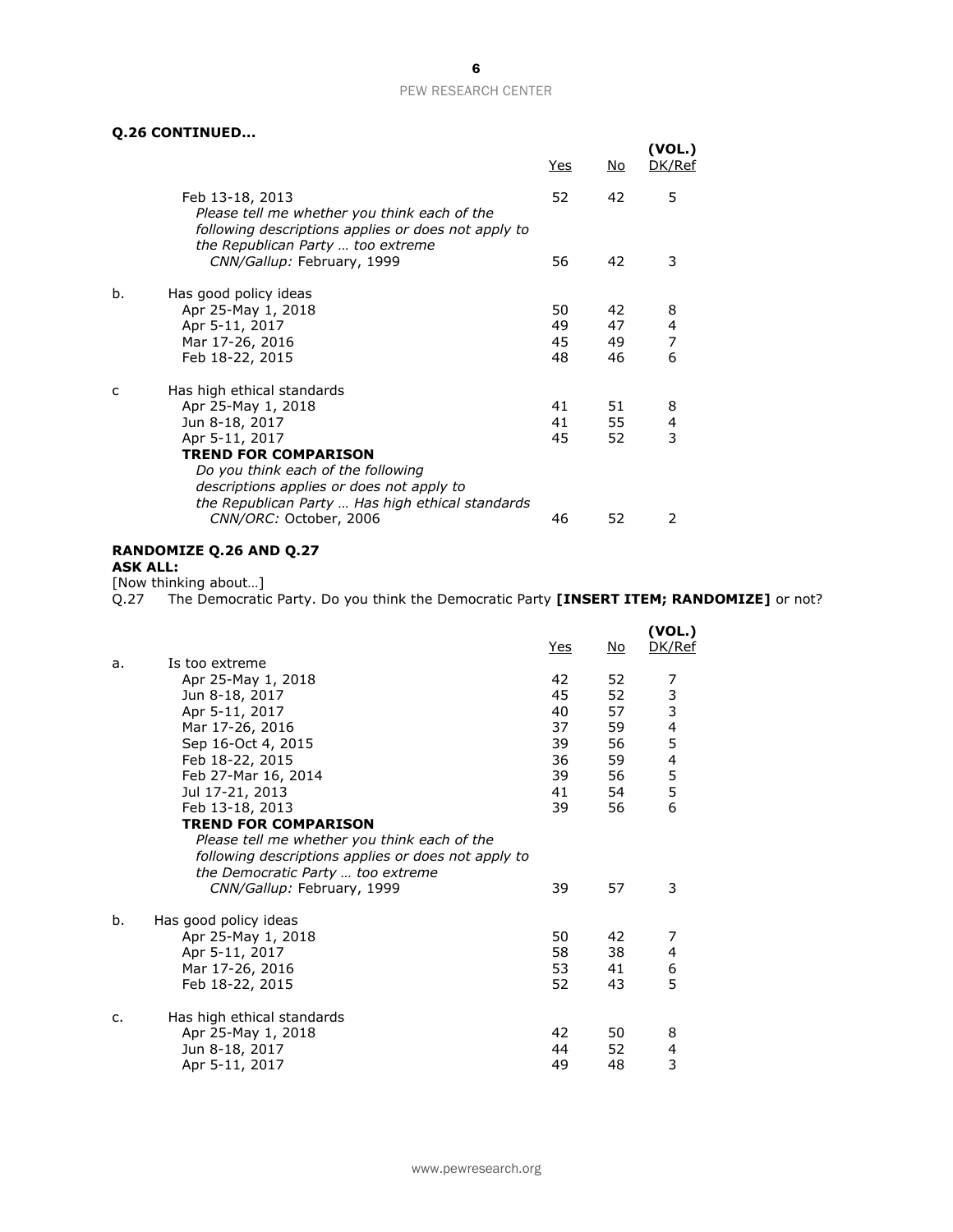# 7

### PEW RESEARCH CENTER

## **Q.27 CONTINUED...**

| <b>TREND FOR COMPARISON</b><br>Do you think each of the following descriptions applies<br>or does not apply to the Democratic Party | Yes | No | (VOL.)<br>DK/Ref |
|-------------------------------------------------------------------------------------------------------------------------------------|-----|----|------------------|
| Has high ethical standards<br>CNN/ORC: October, 2006                                                                                |     | 46 | 5                |

### **ADDITIONAL QUESTIONS HELD FOR FUTURE RELEASE**

### **NO QUESTIONS 28-34**

# **ASK ALL:**<br>Q.35 Th

Thinking about important issues facing the country today, overall, would you say you tend to agree with Donald Trump on **[READ IN ORDER; ROTATE ORDER FOR RANDOM HALF SAMPLE]**?

| Aug 15-21<br>Apr 25-May 1<br>2018          | 2017 |
|--------------------------------------------|------|
| 19<br>All or nearly all issues             | 15   |
| Many, but not all issues<br>22             | 18   |
| A few issues<br>24                         | 21   |
| 33<br>No or almost no issues               | 45   |
| $\mathcal{P}$<br>Don't know/Refused (VOL.) |      |

### **ASK ALL:**

Q.36 Now thinking NOT about issues, but just about the way Donald Trump conducts himself as president, would you say you … **[READ IN ORDER; ROTATE ORDER FOR RANDOM HALF SAMPLE]**?

| Apr 25-May 1 |                                                       | Aug 15-21 |
|--------------|-------------------------------------------------------|-----------|
| 2018         |                                                       | 2017      |
| 19           | Like the way he conducts himself                      | 16        |
| 26           | Have mixed feelings about the way he conducts himself | 25        |
| 54           | Don't like the way he conducts himself                | 58        |
|              | Don't know/Refused (VOL.)                             |           |

### **NO QUESTIONS 37-39, 42-44, 48-59**

### **QUESTIONS 40-41, 45-47 HELD FOR FUTURE RELEASE**

### **ASK ALL:**

Q.60 Thinking about Donald Trump's ability to handle a number of things, please tell me whether you are very confident, somewhat confident, not too confident, or not at all confident that Trump can **[INSERT ITEM; RANDOMIZE]**? How about **[NEXT ITEM]**? **[IF NECESSARY:** Are you very confident, somewhat confident, not too confident, or not at all confident that Trump can **[ITEM]**?**]**

| <b>ASK ALL:</b> |                                                                                                             | Verv<br>confident | Somewhat<br>confident | Not too<br>confident | Not at all<br>confident | (VOL.)<br>DK/Ref |
|-----------------|-------------------------------------------------------------------------------------------------------------|-------------------|-----------------------|----------------------|-------------------------|------------------|
| a.              | Negotiate favorable trade<br>agreements with other countries<br>Apr 25-May 1, 2018<br>Aug 15-21, 2017       | 30<br>27          | 24<br>23              | 18<br>16             | 26<br>33                |                  |
| b.              | Make wise decisions about<br>immigration policy<br>Apr 25-May 1, 2018<br>Jan 10-15, 2018<br>Aug 15-21, 2017 | 26<br>27<br>23    | 17<br>11              | 15<br>15<br>15       | 39<br>45<br>43          | 2                |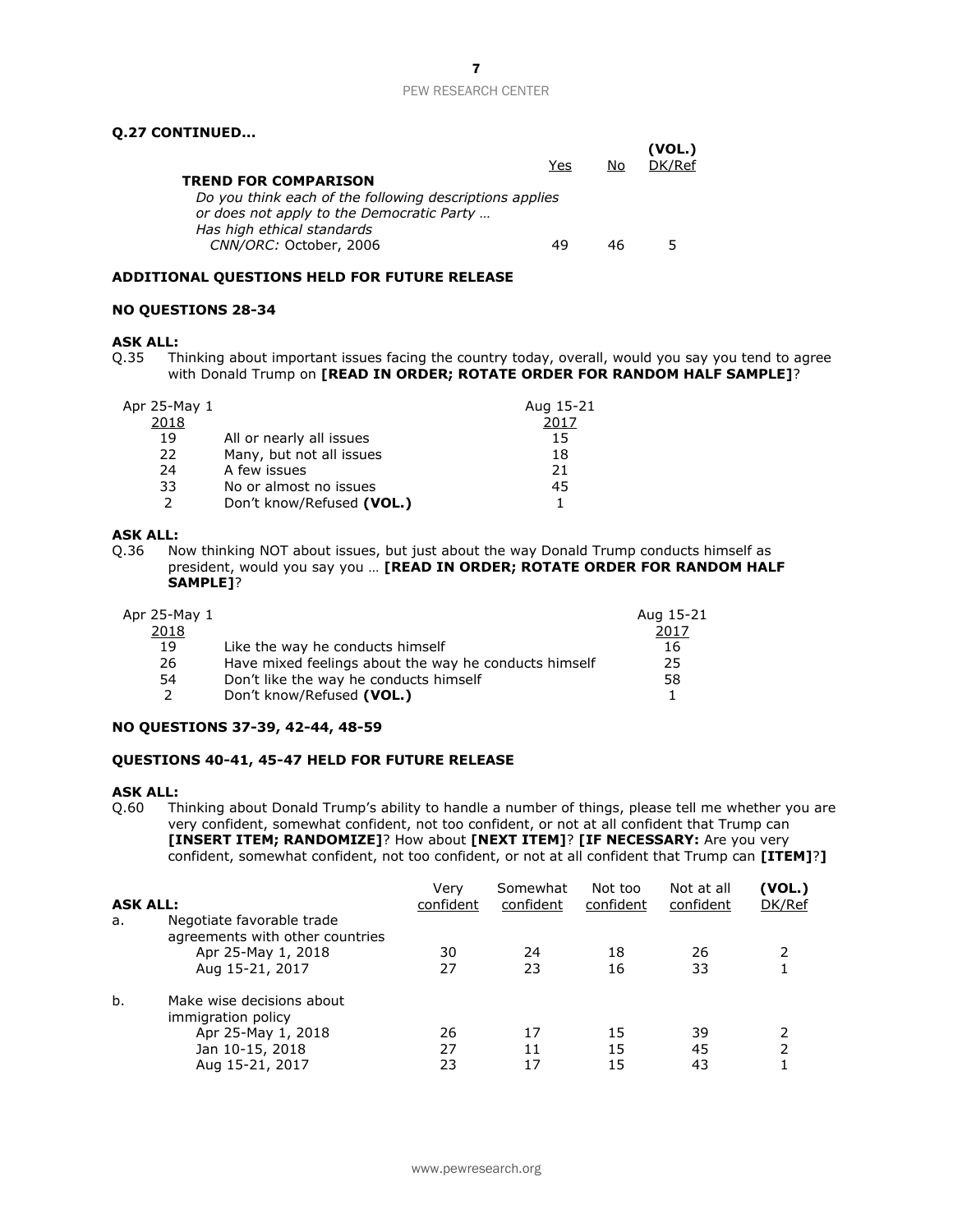# **Q.60 CONTINUED...**

 $\frac{1}{2}$ 

|      |                                                     | Very<br>confident | Somewhat<br>confident | Not too<br>confident | Not at all<br>confident | (VOL.)<br>DK/Ref        |
|------|-----------------------------------------------------|-------------------|-----------------------|----------------------|-------------------------|-------------------------|
| c.   | Manage the Executive Branch                         |                   |                       |                      |                         |                         |
|      | effectively                                         |                   |                       |                      |                         |                         |
|      | Apr 25-May 1, 2018                                  | 21                | 24                    | 18                   | 34                      | 3                       |
|      | Jan 10-15, 2018                                     | 22                | 19                    | 16                   | 40                      | 3                       |
|      | Oct 25-30, 2017                                     | 23                | 19                    | 15                   | 42                      | $\mathbf 1$             |
|      | Apr 5-11, 2017                                      | 28                | 22                    | 16                   | 33                      | 1                       |
|      | Nov 30-Dec 5, 2016                                  | 26                | 26                    | 20                   | 26                      | 2                       |
|      | Bush                                                |                   |                       |                      |                         |                         |
|      | Gallup/CNN/USA Today:                               |                   |                       |                      |                         |                         |
|      | January, 2001                                       | 33                | 44                    | 15                   | 7                       | 1                       |
| d.   | Handle an international crisis                      |                   |                       |                      |                         |                         |
|      | Apr 25-May 1, 2018                                  | 25                | 19                    | 19                   | 35                      | 3                       |
|      | Jan 10-15, 2018                                     | 21                | 14                    | 16                   | 46                      | 2                       |
|      | Oct 25-30, 2017                                     | 23                | 16                    | 14                   | 45                      | 1                       |
|      | Apr 5-11, 2017                                      | 27                | 21                    | 14                   | 38                      | $\ast$                  |
|      | Nov 30-Dec 5, 2016 <sup>2</sup>                     | 21                | 24                    | 18                   | 35                      | 2                       |
|      | <b>Bush</b>                                         |                   |                       |                      |                         |                         |
|      | Gallup/CNN/USA Today:                               |                   |                       |                      |                         |                         |
|      | January, 2005                                       | 36                | 28                    | 17                   | 18                      | 1                       |
|      | Gallup/CNN/USA Today:                               |                   |                       |                      |                         |                         |
|      | January, 2001                                       | 32                | 39                    | 19                   | 9                       | 1                       |
|      | <b>ASK ALL FORM 1 [N=752]:</b>                      |                   |                       |                      |                         |                         |
| e.F1 | Make good appointments to the                       |                   |                       |                      |                         |                         |
|      | federal courts                                      |                   |                       |                      |                         |                         |
|      | Apr 25-May 1, 2018                                  | 25                | 21                    | 16                   | 32                      | 6                       |
|      | Aug 15-21, 2017                                     | 24                | 22                    | 15                   | 37                      | 2                       |
| f.F1 | Use military force wisely                           |                   |                       |                      |                         |                         |
|      | Apr 25-May 1, 2018                                  | 26                | 21                    | 18                   | 32                      | 3                       |
|      | Apr 5-11, 2017                                      | 24                | 20                    | 19                   | 35                      | 1                       |
|      | Nov 30-Dec 5, 2016                                  | 24                | 20                    | 18                   | 35                      | 2                       |
|      | <b>Bush</b>                                         |                   |                       |                      |                         |                         |
|      | Gallup/CNN/USA Today:                               |                   |                       |                      |                         |                         |
|      | January, 2005                                       | 34                | 22                    | 19                   | 24                      | 1                       |
|      | Gallup/CNN/USA Today:                               |                   |                       |                      |                         |                         |
|      | January, 2001                                       | 41                | 37                    | 14                   | 7                       | $\mathbf{1}$            |
|      | <b>ASK ALL FORM 2 [N=751]:</b>                      |                   |                       |                      |                         |                         |
| q.F2 | Work effectively with Congress                      |                   |                       |                      |                         |                         |
|      | Apr 25-May 1, 2018                                  | 13                | 30                    | 22                   | 33                      | 3                       |
|      | Jan 10-15, 2018                                     | 19                | 25                    | 19                   | 35                      | $\overline{\mathbf{c}}$ |
|      | Oct 25-30, 2017                                     | 14                | 25                    | 22                   | 37                      | $\overline{c}$          |
|      | Apr 5-11, 2017                                      | 17                | 29                    | 22                   | 30                      | $\overline{\mathbf{c}}$ |
|      | Nov 30-Dec 5, 2016                                  | 26                | 35                    | 17                   | 21                      | $\mathbf{1}$            |
|      | <b>Bush</b>                                         |                   |                       |                      |                         |                         |
|      | Gallup/CNN/USA Today:                               |                   |                       |                      |                         |                         |
|      | January, 2005 <sup>3</sup><br>Gallup/CNN/USA Today: | 26                | 44                    | 17                   | 12                      | 1                       |
|      | January, 2001                                       | 27                | 47                    | 17                   | 8                       | $\mathbf{1}$            |
|      |                                                     |                   |                       |                      |                         |                         |

In December 2016 survey and Gallup/CNN/USA Today surveys, this question was worded: "I'd like you to think about Donald Trump's ability to handle a number of things over the next four years."

3 In January 2005 and January 2001 surveys, item was worded: "Work effectively with Congress to get things done."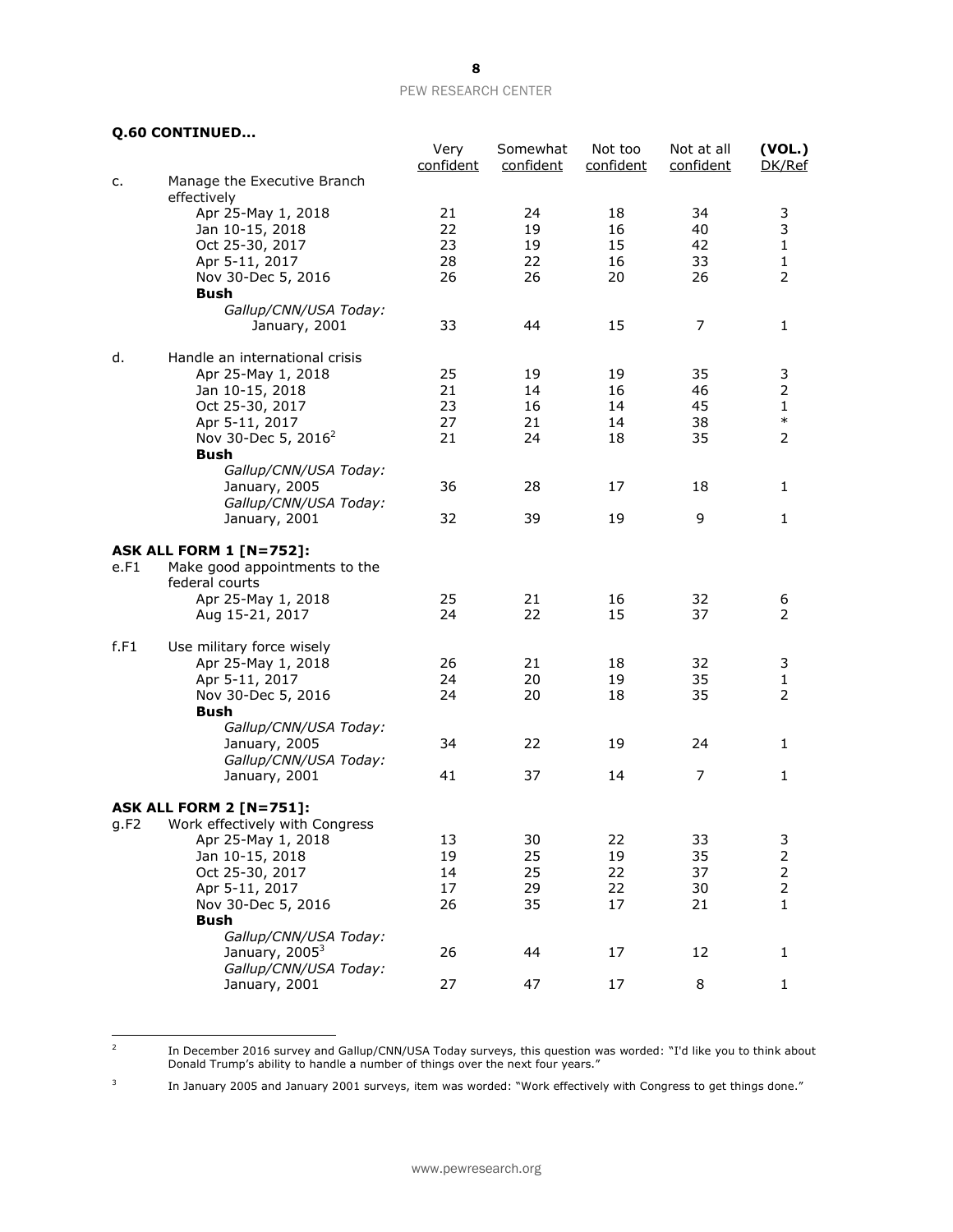# **Q.60 CONTINUED...**

|      |                                                                                   | Verv<br>confident | Somewhat<br>confident | Not too<br>confident | Not at all<br>confident | (VOL.)<br>DK/Ref |
|------|-----------------------------------------------------------------------------------|-------------------|-----------------------|----------------------|-------------------------|------------------|
| h.F2 | Make good decisions about<br>economic policy                                      |                   |                       |                      |                         |                  |
|      | Apr 25-May 1, 2018                                                                | 31                | 22                    | 17                   | 29                      |                  |
|      | Jan 10-15, 2018                                                                   | 29                | 17                    | 14                   | 37                      | 3                |
| i.F2 | ASK ALL FORM 2 ASKED APR 26-MAY 1 ONLY [N=745]:<br>Handle the situation with Iran |                   |                       |                      |                         |                  |
|      | Apr 25-May 1, 2018                                                                | 24                | 18                    | 18                   | 34                      | 6                |

# **NO QUESTION 61**

### **ASK ALL:**

Q.62 Overall, how would you rate the ethical standards of top Trump administration officials--excellent, good, not good or poor?

|                                             | Excellent | Good | Not<br>good | Poor | (VOL.)<br>DK/Ref <sup>4</sup> |
|---------------------------------------------|-----------|------|-------------|------|-------------------------------|
| Trump                                       |           |      |             |      |                               |
| Apr 25-May 1, 2018                          | 9         | 30   | 21          | 36   | 3                             |
| <b>Obama</b>                                |           |      |             |      |                               |
| Gallup: June 1-4, 2013                      | 8         | 42   | 17          | 32   | 2                             |
| Bush                                        |           |      |             |      |                               |
| CNN: June, 2006                             | 8         | 36   | 25          | 25   | 7                             |
| Gallup/CNN/USA Today: October, 2005         | 11        | 40   | 19          | 29   |                               |
| Gallup/CNN/USA Today: July, 2005            | 8         | 47   | 24          | 18   | 3                             |
| Gallup/CNN/USA Today: July, 2002            | 15        | 59   | 15          | 8    | 3                             |
| <b>Clinton</b>                              |           |      |             |      |                               |
| Gallup/CNN/USA Today: September, 1996 (RVs) | 5         | 41   | 25          | 25   | 5                             |
| Gallup/CNN/USA Today: March, 1994           | 5         | 53   | 20          | 21   | 3                             |
| <b>Bush</b>                                 |           |      |             |      |                               |
| WaPo: May, 1989                             | 5         | 54   | 20          | 7    | 13                            |
| Reagan                                      |           |      |             |      |                               |
| ABC News/WaPo: October, 1984 (RVs)          | 7         | 60   | 17          | 12   | 4                             |
| ABC News/WaPo: September, 1984 (RVs)        | 6         | 58   | 19          | 15   | 3                             |
| ABC News/WaPo: August, 1983                 | 5         | 59   | 22          | 9    | 4                             |
|                                             |           |      |             |      |                               |

# **NO QUESTIONS 63-69, 77-79**

**QUESTIONS 70-75, ADDITIONAL QUESTIONS, 80-83 HELD FOR FUTURE RELEASE**

 $\frac{1}{4}$ 

In May 1989 Washington Post survey, volunteered responses were: 4% too soon to tell; 1% some are, some are not; 8% don't know/refused.